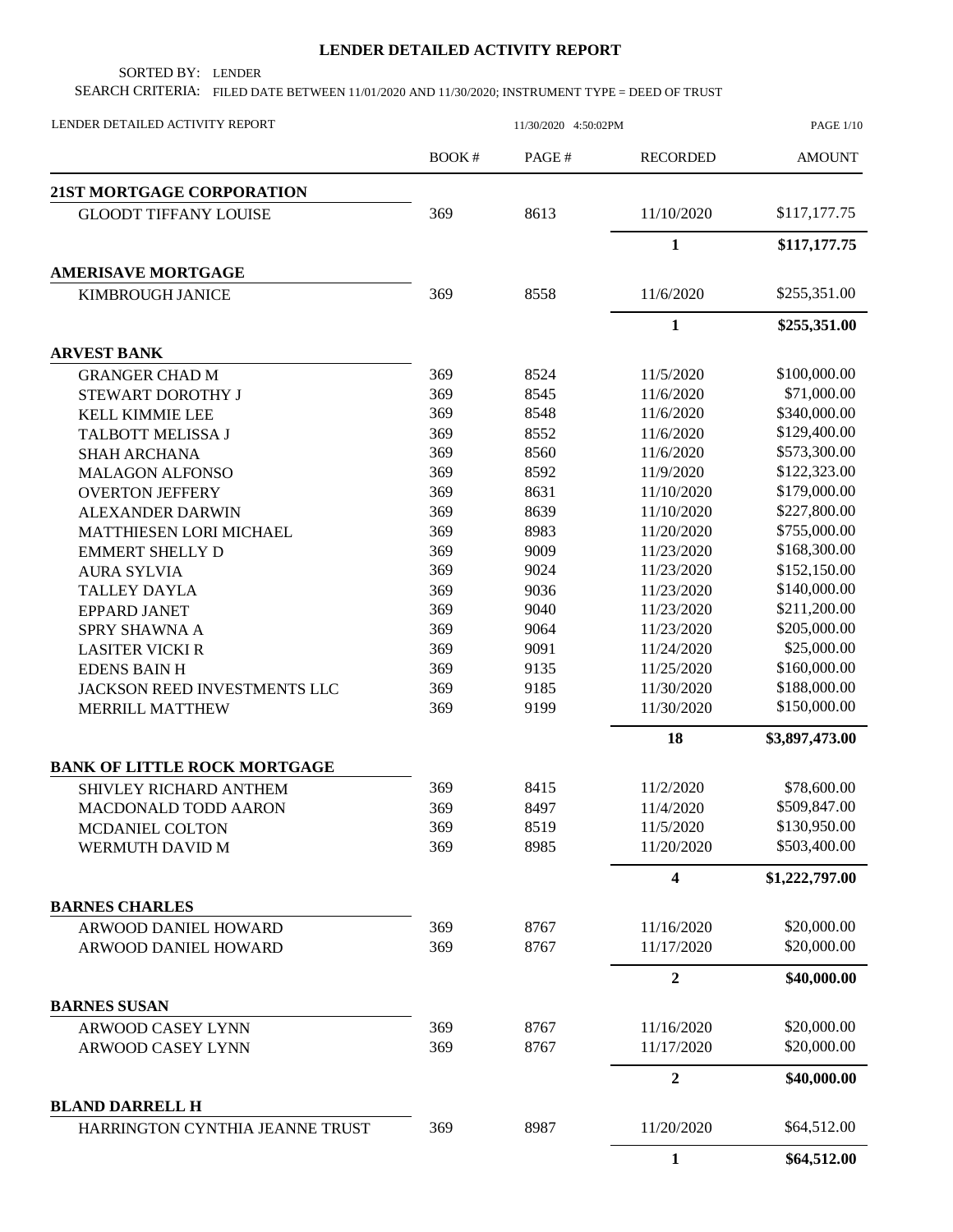|                                                                  | BOOK# | PAGE# | <b>RECORDED</b> | <b>AMOUNT</b>                |
|------------------------------------------------------------------|-------|-------|-----------------|------------------------------|
| <b>BLAND JOYCE</b>                                               |       |       |                 |                              |
| HARRINGTON PAUL KIRBY TRUST                                      | 369   | 8987  | 11/20/2020      | \$64,512.00                  |
|                                                                  |       |       | $\mathbf{1}$    | \$64,512.00                  |
| <b>BLUCURRENT CREDIT UNION</b>                                   |       |       |                 |                              |
| <b>SIMON PRISCILLA</b>                                           | 369   | 8911  | 11/19/2020      | \$61,000.00                  |
| WILLIAMS CHRISTOPHER D                                           | 369   | 9132  | 11/25/2020      | \$42,700.00                  |
|                                                                  |       |       | $\overline{2}$  | \$103,700.00                 |
| <b>CENTRAL BANK OF THE MIDWEST</b>                               |       |       |                 |                              |
| <b>OWENS RONALD</b>                                              | 369   | 9095  | 11/24/2020      | \$303,000.00                 |
|                                                                  |       |       | $\mathbf{1}$    | \$303,000.00                 |
| <b>COHU GARY TRUST</b>                                           |       |       |                 |                              |
| <b>SPICER GARY PAUL TRUST</b>                                    | 369   | 8474  | 11/4/2020       | \$94,190.77                  |
|                                                                  |       |       | $\mathbf{1}$    | \$94,190.77                  |
| <b>COMMUNITY BANK &amp; TRUST</b>                                |       |       |                 |                              |
| <b>AUSTIN PERRY</b>                                              | 369   | 9058  | 11/23/2020      | \$20,000.00                  |
| <b>JUNEWEERANONG WEERAYUTH</b>                                   | 369   | 9060  | 11/23/2020      | \$100,000.00                 |
| MORIARTY QUINN DEAN                                              | 369   | 9198  | 11/30/2020      | \$117,171.00                 |
| <b>BARNES GLYNIS K</b>                                           | 369   | 9203  | 11/30/2020      | \$164,700.00                 |
|                                                                  |       |       | 4               | \$401,871.00                 |
| <b>COMMUNITY BANK AND TRUST</b>                                  |       |       |                 |                              |
| PICKERING DAVID KIRK                                             | 369   | 8482  | 11/4/2020       | \$115,250.00                 |
| <b>STEVENS DONNA J</b>                                           | 369   | 8678  | 11/12/2020      | \$94,700.00                  |
| <b>TRENTO JILL A</b>                                             | 369   | 8787  | 11/16/2020      | \$50,000.00                  |
| TETRAD LEGACY PROPERTIES LLC                                     | 369   | 8789  | 11/16/2020      | \$125,000.00                 |
| <b>TRENTO NATHANIEL A</b>                                        | 369   | 8787  | 11/17/2020      | \$50,000.00                  |
| TETRAD LEGACY PROPERTIES LLC                                     | 369   | 8789  | 11/17/2020      | \$125,000.00                 |
| <b>SNYDER DORIS A</b>                                            | 369   | 8860  | 11/18/2020      | \$50,000.00                  |
|                                                                  |       |       | 7               | \$609,950.00                 |
| <b>CORNERSTONE BANK</b>                                          |       |       |                 |                              |
| <b>DIVINE BRIAN</b>                                              | 369   | 8387  | 11/2/2020       | \$225,000.00<br>\$152,000.00 |
| <b>BRODIE LARRY JOE</b>                                          | 369   | 9181  | 11/30/2020      |                              |
|                                                                  |       |       | $\overline{2}$  | \$377,000.00                 |
| DAS AQUISITION COMPANY<br><b>WALTRIP MIRANDA</b>                 | 369   | 9167  | 11/30/2020      | \$99,500.00                  |
|                                                                  |       |       |                 |                              |
|                                                                  |       |       | 1               | \$99,500.00                  |
| DEPARTMENT OF HOUSING & URBAN DEVELOPMENT                        |       |       |                 |                              |
| REITHER DONAVAN                                                  | 369   | 8610  | 11/10/2020      | \$4,536.52                   |
|                                                                  |       |       | $\mathbf{1}$    | \$4,536.52                   |
| <b>EMBRACE HOME LOANS</b><br><b>FINLEY CASEY W</b>               | 369   | 8856  | 11/18/2020      | \$174,000.00                 |
|                                                                  |       |       |                 |                              |
|                                                                  |       |       | 1               | \$174,000.00                 |
| <b>ERBA HOLDINGS, LLC</b><br>LONGHORN ARCHITECTURAL PRODUCTS, LL | 369   | 9028  | 11/23/2020      | \$90,000.00                  |
|                                                                  |       |       | $\mathbf{1}$    | \$90,000.00                  |

LENDER DETAILED ACTIVITY REPORT 11/30/2020 4:50:02PM

PAGE 2/10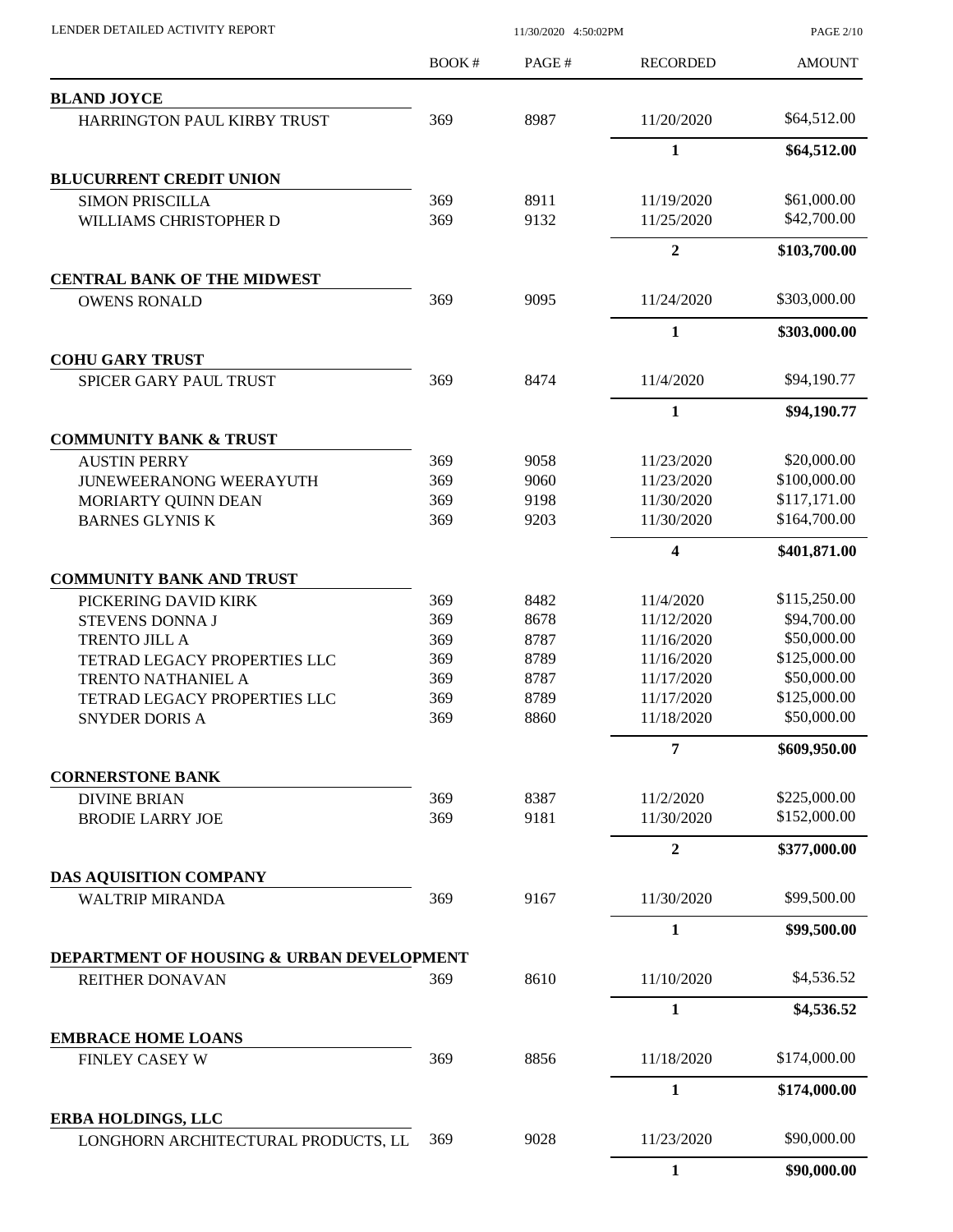| LENDER DETAILED ACTIVITY REPORT |  |
|---------------------------------|--|
|                                 |  |

LENDER DETAILED ACTIVITY REPORT 11/30/2020 4:50:02PM

PAGE 3/10

|                                                      | BOOK#      | PAGE#        | <b>RECORDED</b>          | <b>AMOUNT</b>               |
|------------------------------------------------------|------------|--------------|--------------------------|-----------------------------|
| <b>FARWELL ELLEN J</b>                               |            |              |                          |                             |
| <b>FIELDS FRANKIE</b>                                | 369        | 8763         | 11/16/2020               | \$48,750.00                 |
| <b>FIELDS FRANKIE</b>                                | 369        | 8763         | 11/17/2020               | \$48,750.00                 |
|                                                      |            |              | $\overline{2}$           | \$97,500.00                 |
| <b>FCS FINANCIAL</b>                                 |            |              |                          |                             |
| MOREHEAD SAMANTHA B                                  | 369        | 8588         | 11/9/2020                | \$328,250.00                |
| <b>CROCKETT KIRSTEN MARIE</b>                        | 369        | 8723         | 11/13/2020               | \$52,000.00                 |
| SHERWOOD JAMES ABRAM                                 | 369        | 9191         | 11/30/2020               | \$158,500.00                |
|                                                      |            |              | $\overline{\mathbf{3}}$  | \$538,750.00                |
| FIRST COMMUNITY BANK                                 |            |              |                          |                             |
| <b>DILLEY CHRISTOPHER P</b>                          | 369        | 8427         | 11/3/2020                | \$161,250.00                |
| <b>WEST GREGORY</b>                                  | 369        | 8753         | 11/16/2020               | \$50,000.00                 |
| <b>MAJOR SAM</b>                                     | 369        | 8755         | 11/16/2020               | \$112,000.00                |
| <b>CHINCHILLA NICOLAS</b>                            | 369        | 8757         | 11/16/2020               | \$182,473.38                |
| PEREZ MIOSLAVA E                                     | 369        | 8758         | 11/16/2020               | \$182,473.38                |
| <b>WEST GREGORY</b>                                  | 369        | 8753         | 11/17/2020               | \$50,000.00                 |
| <b>MAJOR SAM</b>                                     | 369        | 8755         | 11/17/2020               | \$112,000.00                |
| <b>CHINCHILLA NICOLAS</b>                            | 369        | 8757         | 11/17/2020               | \$182,473.38                |
| PEREZ MIROSLAVA E                                    | 369        | 8758         | 11/17/2020               | \$182,473.38                |
| STEPPING STONE LLC                                   | 369        | 8843         | 11/18/2020               | \$1,400,000.00              |
| <b>RYAN RACHEL A</b>                                 | 369        | 8901         | 11/19/2020               | \$150,000.00                |
| <b>SCROGGINS SHYLA</b>                               | 369        | 8903         | 11/19/2020               | \$330,000.00                |
| <b>WARNER CINDY L</b>                                | 369        | 8904         | 11/19/2020               | \$91,917.00                 |
| <b>AQUAFLINT LLC</b>                                 | 369        | 8914         | 11/19/2020               | \$205,000.00                |
| <b>ARTHUR LLOYD A</b>                                | 369        | 8929         | 11/19/2020               | \$130,000.00                |
| <b>BRIDGES AMBER D</b>                               | 369        | 8965         | 11/20/2020               | \$129,600.00                |
| ABUNDANT LIFE INVESTMENTS, LLC                       | 369        | 8990         | 11/23/2020               | \$191,000.00                |
| NEOSHO BUYERS CLUB LLC                               | 369        | 9003         | 11/23/2020               | \$1,870,000.00              |
| <b>STAFFORD DEANNA</b>                               | 369        | 9038         | 11/23/2020               | \$158,000.00                |
| <b>OAKES CHARITY</b>                                 | 369        | 9107         | 11/25/2020               | \$192,206.00                |
| MOSER PROPERTIES LLC                                 | 369        | 9189         | 11/30/2020               | \$70,465.00                 |
| PAUL JAMES M                                         | 369        | 9200         | 11/30/2020               | \$166,500.00                |
|                                                      |            |              | 22                       | \$6,299,831.52              |
| <b>FIRST FINANCIAL BANK</b>                          |            |              |                          |                             |
| <b>TLEM TIAL TIN</b>                                 | 369        | 9193         | 11/30/2020               | \$741,000.00                |
| <b>TLEM TIAL TIN</b>                                 | 369        | 9194         | 11/30/2020               | \$100,000.00                |
|                                                      |            |              | $\overline{2}$           | \$841,000.00                |
| <b>FIRST HORIZON BANK</b>                            |            |              |                          |                             |
| THOMPSON SHIRLEY K                                   | 369        | 9047         | 11/23/2020               | \$123,284.00                |
|                                                      |            |              | $\mathbf{1}$             | \$123,284.00                |
| FIRST INDEPENDENT MORTGAGE                           |            |              |                          |                             |
| <b>LEWIS NANCY</b>                                   | 369        | 8688         | 11/12/2020               | \$115,000.00                |
|                                                      |            |              | $\mathbf{1}$             | \$115,000.00                |
| <b>FIRST STATE BANK OF PURDY</b>                     |            |              |                          |                             |
| NIMMO JASON D<br>LONGHORN ARCHITECTURAL PRODUCTS, LL | 369<br>369 | 8612<br>9027 | 11/10/2020<br>11/23/2020 | \$71,006.18<br>\$400,000.00 |
|                                                      |            |              |                          |                             |
|                                                      |            |              | $\boldsymbol{2}$         | \$471,006.18                |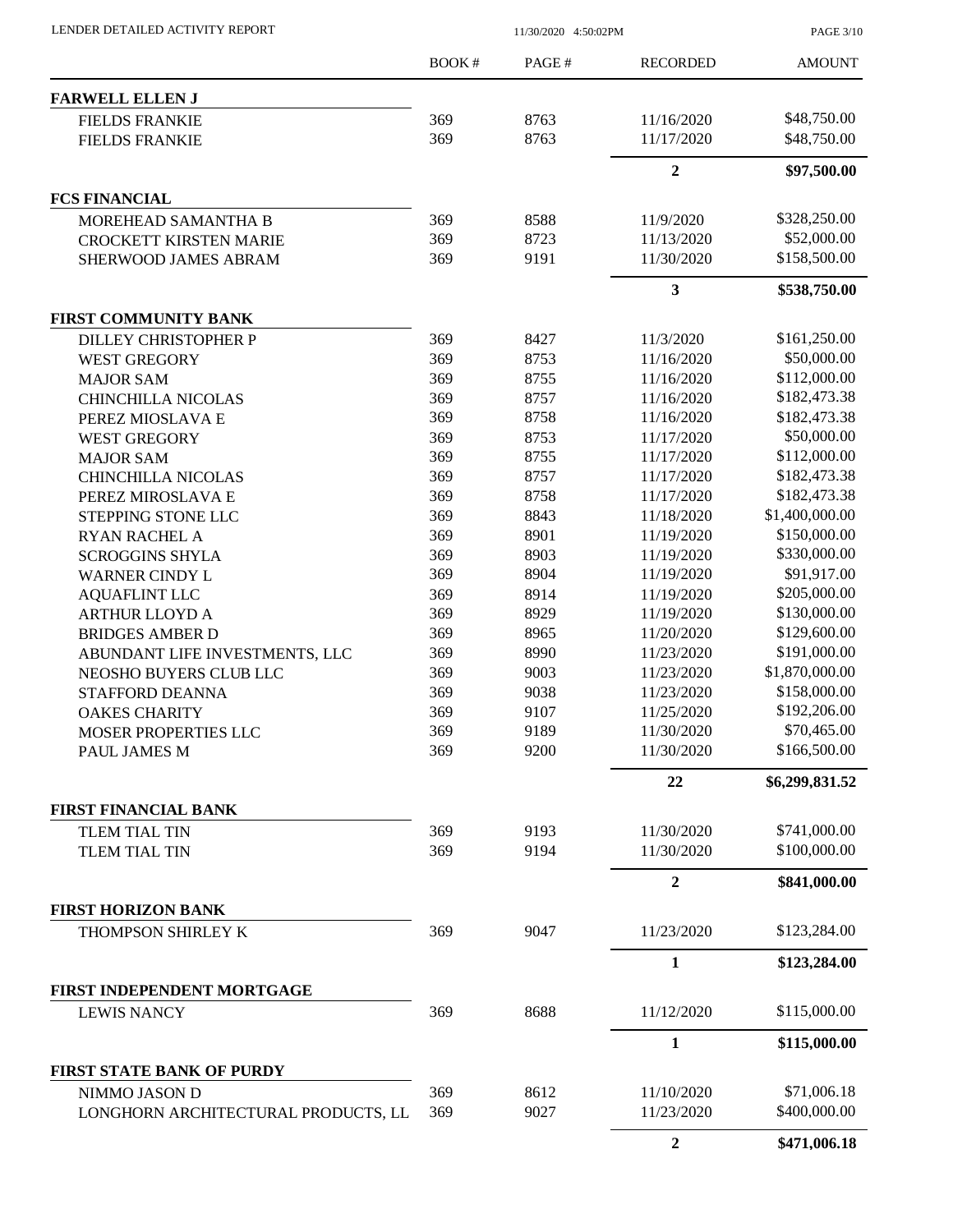| LENDER DETAILED ACTIVITY REPORT | 11/30/2020 4:50:02PM |       |                 | <b>PAGE 4/10</b> |
|---------------------------------|----------------------|-------|-----------------|------------------|
|                                 | BOOK#                | PAGE# | <b>RECORDED</b> | <b>AMOUNT</b>    |
| <b>FIRSTTRUST HOME LOANS</b>    |                      |       |                 |                  |
| LEWIS MIRANDA G                 | 369                  | 8450  | 11/3/2020       | \$383,671.00     |
| <b>HAMILTON THOMAS S</b>        | 369                  | 8508  | 11/5/2020       | \$112,917.00     |
| <b>FIELDS AUSTIN</b>            | 369                  | 8880  | 11/19/2020      | \$209,000.00     |
| <b>FIELDS DANNY</b>             | 369                  | 9079  | 11/24/2020      | \$218,000.00     |
|                                 |                      |       | 4               | \$923,588.00     |
| <b>FLAGSTAR BANK FSB</b>        |                      |       |                 |                  |
| <b>TURNER COLTON L</b>          | 369                  | 8729  | 11/13/2020      | \$121,250.00     |
|                                 |                      |       |                 | \$121,250.00     |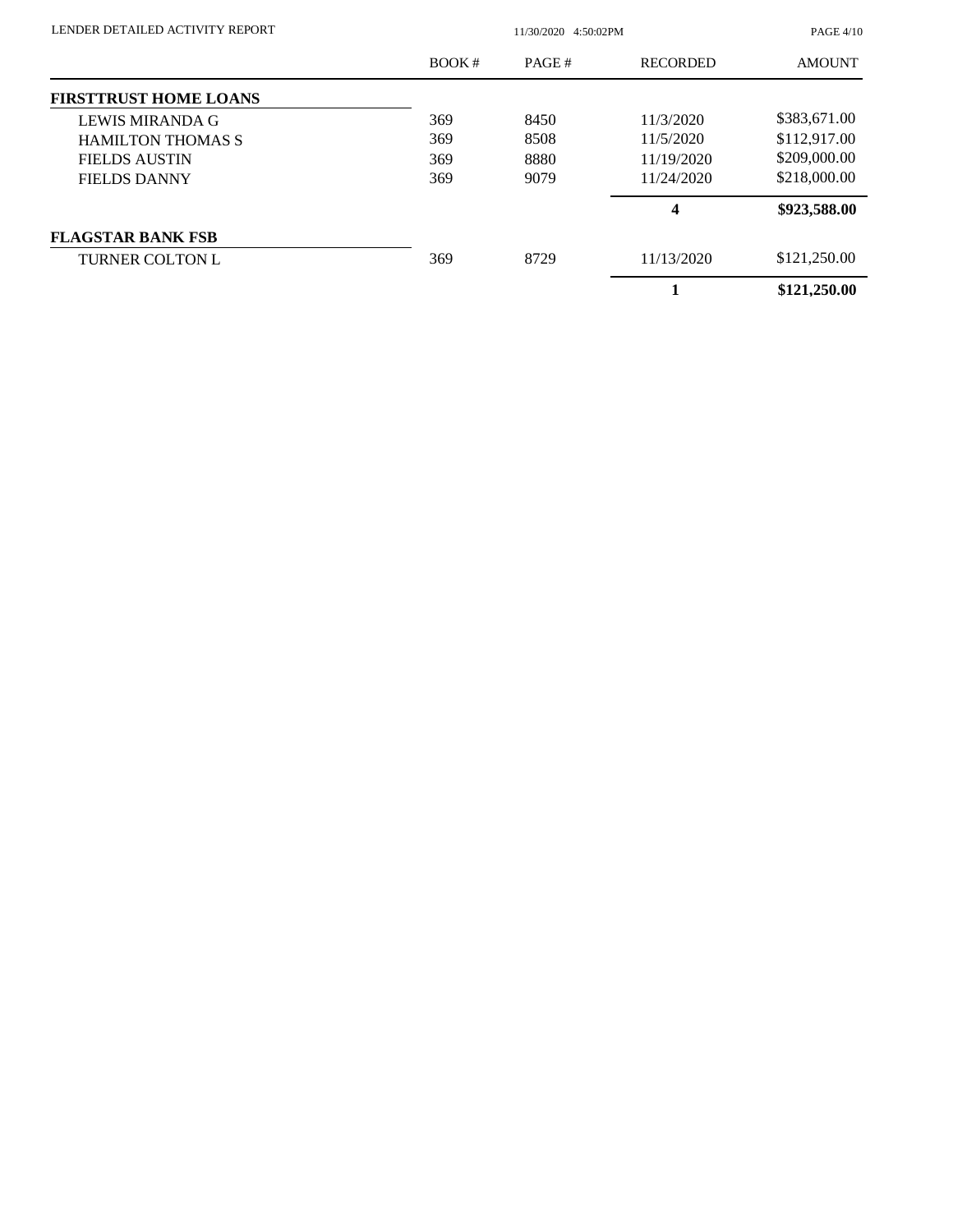PAGE 5/10

|                                                     | BOOK# | PAGE# | <b>RECORDED</b> | <b>AMOUNT</b>  |
|-----------------------------------------------------|-------|-------|-----------------|----------------|
| <b>FLAT BRANCH MORTGAGE</b>                         |       |       |                 |                |
| <b>BENNING AMANDA</b>                               | 369   | 8410  | 11/2/2020       | \$103,098.00   |
| <b>JENSEN KEITH</b>                                 | 369   | 8414  | 11/2/2020       | \$132,783.00   |
| PESEK JACOB M                                       | 369   | 8444  | 11/3/2020       | \$124,699.00   |
| <b>SWIFT EDNA</b>                                   | 369   | 8459  | 11/4/2020       | \$67,171.00    |
| ANDREWS MICHELLE                                    | 369   | 8470  | 11/4/2020       | \$189,150.00   |
| <b>AUSTIN MARK ALLEN</b>                            | 369   | 8553  | 11/6/2020       | \$140,000.00   |
| <b>WARREN CIARRA</b>                                | 369   | 8561  | 11/6/2020       | \$66,340.00    |
| DUCKWORTH ZANNA R                                   | 369   | 8566  | 11/6/2020       | \$93,100.00    |
| <b>MULLEN JOSHUA</b>                                | 369   | 8573  | 11/6/2020       | \$0.00         |
| <b>MOSIER DEREK</b>                                 | 369   | 8594  | 11/9/2020       | \$134,911.00   |
| <b>MACIOS RHEANA WADE</b>                           | 369   | 8629  | 11/10/2020      | \$324,164.00   |
| WHITE GINGER                                        | 369   | 8653  | 11/10/2020      | \$171,200.00   |
| <b>DUDLEY ROBERT</b>                                | 369   | 8666  | 11/12/2020      | \$68,000.00    |
| <b>WELDON BUCK</b>                                  | 369   | 8675  | 11/12/2020      | \$161,618.00   |
| <b>BRADLEY BETTY</b>                                | 369   | 8792  | 11/16/2020      | \$62,000.00    |
|                                                     | 369   |       | 11/17/2020      | \$62,000.00    |
| <b>BRADLEY BETTY</b>                                |       | 8792  |                 |                |
| <b>UHRIG DALE R</b>                                 | 369   | 8850  | 11/18/2020      | \$79,000.00    |
| PEACHER MICHAEL C                                   | 369   | 8882  | 11/19/2020      | \$260,101.00   |
| <b>SHANK STEVEN</b>                                 | 369   | 8890  | 11/19/2020      | \$188,522.00   |
| <b>GREEN STACEY</b>                                 | 369   | 8919  | 11/19/2020      | \$180,175.00   |
| <b>EVANS TIFFANY</b>                                | 369   | 8924  | 11/19/2020      | \$142,323.00   |
| TROTNIC JULIE                                       | 369   | 8927  | 11/19/2020      | \$164,650.00   |
| RICHMOND CHELSEA                                    | 369   | 8931  | 11/19/2020      | \$133,333.00   |
| <b>BUTLER MAURA J</b>                               | 369   | 8999  | 11/23/2020      | \$121,262.00   |
| <b>CANNADY ROBY L</b>                               | 369   | 9006  | 11/23/2020      | \$130,150.00   |
| <b>KINLOCK SUSAN J</b>                              | 369   | 9030  | 11/23/2020      | \$90,909.00    |
| POGUE PAIGE E                                       | 369   | 9031  | 11/23/2020      | \$266,400.00   |
| <b>GARCIA LILIANA</b>                               | 369   | 9042  | 11/23/2020      | \$88,000.00    |
| STEPHENS AUTUMN                                     | 369   | 9043  | 11/23/2020      | \$135,866.00   |
| <b>BURNETT KENO RAY</b>                             | 369   | 9045  | 11/23/2020      | \$67,500.00    |
| <b>BIRD TAYLOR M</b>                                | 369   | 9061  | 11/23/2020      | \$136,600.00   |
| <b>CRIDER MICHAEL D</b>                             | 369   | 9071  | 11/24/2020      | \$118,000.00   |
| <b>CABLE MATTHEW T</b>                              | 369   | 9073  | 11/24/2020      | \$204,864.00   |
| PRATER BRADLEY S                                    | 369   | 9077  | 11/24/2020      | \$196,669.00   |
| <b>CLARK RICHARD</b>                                | 369   | 9083  | 11/24/2020      | \$159,090.00   |
| HAILEY CHRISTOPHER A                                | 369   | 9087  | 11/24/2020      | \$186,868.00   |
| <b>SNIDER CARRIE</b>                                | 369   | 9088  | 11/24/2020      | \$479,000.00   |
| <b>ROUSE JASON</b>                                  | 369   | 9104  | 11/25/2020      | \$81,889.00    |
| <b>BRUNER DAWNALEE R</b>                            | 369   | 9109  | 11/25/2020      | \$162,750.00   |
| <b>JACKSON DANIEL</b>                               | 369   | 9111  | 11/25/2020      | \$132,554.00   |
| <b>GRAY AMBER</b>                                   | 369   | 9117  | 11/25/2020      | \$122,735.00   |
| <b>LEWIS MICHAEL B</b>                              | 369   | 9122  | 11/25/2020      | \$133,603.00   |
| <b>SOUDER MICAH N</b>                               | 369   | 9144  | 11/30/2020      | \$146,495.00   |
|                                                     | 369   |       | 11/30/2020      | \$177,846.00   |
| <b>OSMER BRANDI M</b>                               |       | 9146  |                 |                |
| YATES JOEL E                                        | 369   | 9175  | 11/30/2020      | \$148,387.00   |
| <b>DAVIES PAUL A</b>                                | 369   | 9206  | 11/30/2020      | \$125,000.00   |
|                                                     |       |       | 46              | \$6,660,775.00 |
| FREEDOM BANK OF SOUTHERN MISSOURI<br>HILLYER JO ANN | 369   | 9034  | 11/23/2020      | \$91,200.00    |
|                                                     |       |       | $\mathbf{1}$    | \$91,200.00    |
| <b>FREEDOM MORTGAGE</b>                             |       |       |                 |                |
| PROBERT SHARI                                       | 369   | 8745  | 11/16/2020      | \$194,829.00   |
|                                                     |       |       | $\mathbf{1}$    | \$194,829.00   |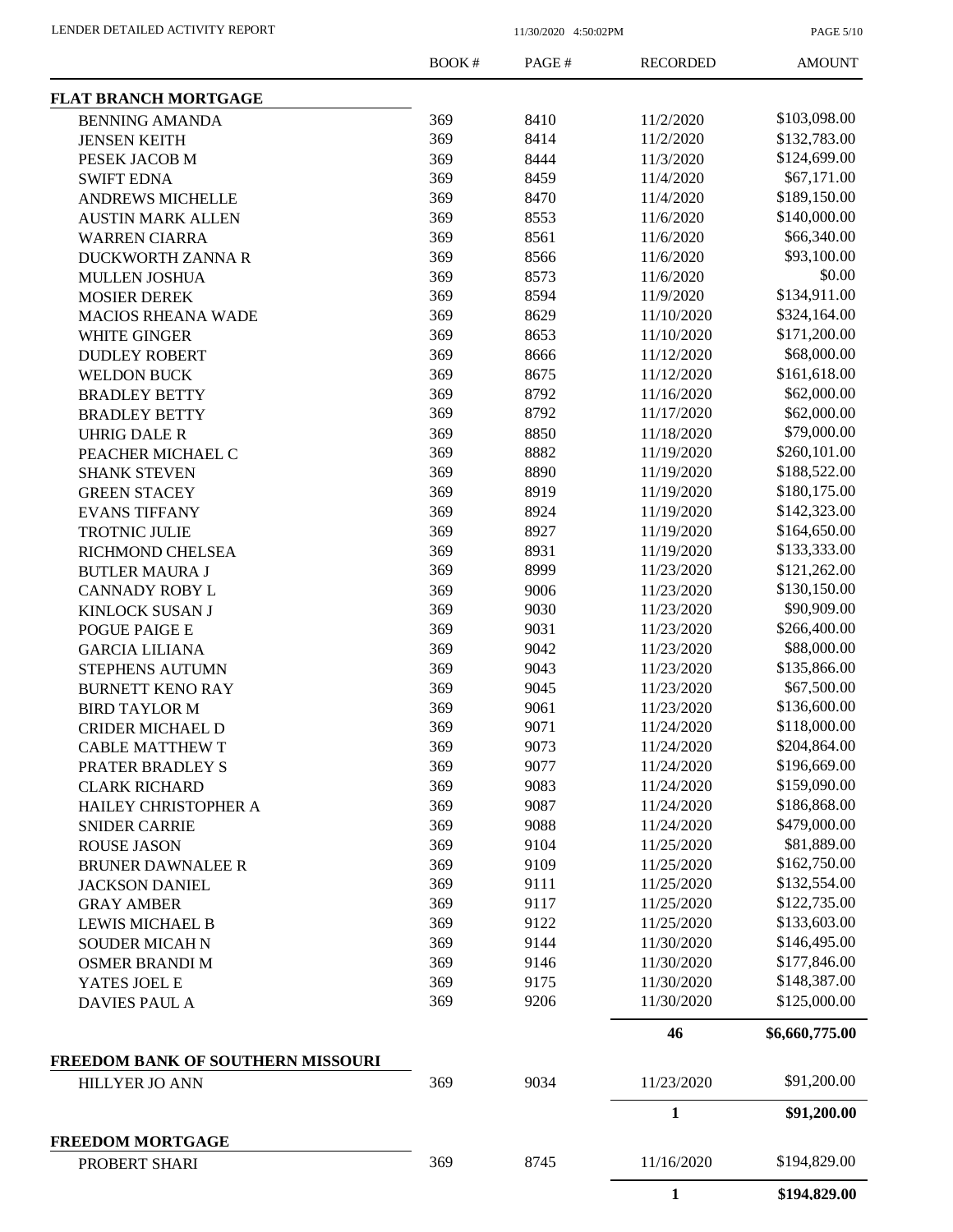PAGE 6/10

|                                             | BOOK# | PAGE# | <b>RECORDED</b>         | <b>AMOUNT</b>  |
|---------------------------------------------|-------|-------|-------------------------|----------------|
| FREEDOM MORTGAGE CORPORATION                |       |       |                         |                |
| <b>BARRY KATHERYN</b>                       | 369   | 8665  | 11/12/2020              | \$118,275.00   |
| PROBERT BRYCE                               | 369   | 8745  | 11/17/2020              | \$194,829.00   |
| <b>KNIER CHANDRA L</b>                      | 369   | 8861  | 11/18/2020              | \$142,340.00   |
| <b>REED JAMES</b>                           | 369   | 9134  | 11/25/2020              | \$131,970.00   |
|                                             |       |       | $\overline{\mathbf{4}}$ | \$587,414.00   |
| <b>GAMBLE PATTY</b>                         |       |       |                         |                |
| <b>DIXON JACQUELINE</b>                     | 369   | 8448  | 11/3/2020               | \$80,000.00    |
|                                             |       |       | $\mathbf{1}$            | \$80,000.00    |
| <b>GAMBLE THOMAS E</b>                      |       |       |                         |                |
| <b>DIXON TOMMY</b>                          | 369   | 8448  | 11/3/2020               | \$80,000.00    |
|                                             |       |       | $\mathbf{1}$            | \$80,000.00    |
| <b>GUARANTY BANK</b><br><b>MOLANDCO INC</b> | 369   | 8637  | 11/10/2020              | \$2,203,000.00 |
| PETERSON LORI                               | 369   | 8641  | 11/10/2020              | \$48,280.00    |
| <b>KRUSE LOU ANN</b>                        | 369   | 8677  | 11/12/2020              | \$20,000.00    |
| MOSER CONNIE L                              | 369   | 9092  | 11/24/2020              | \$240,000.00   |
|                                             |       |       | $\overline{\mathbf{4}}$ | \$2,511,280.00 |
| <b>HOMESIDE FINANCIAL</b>                   |       |       |                         |                |
| <b>KIM FRANK S</b>                          | 369   | 8873  | 11/19/2020              | \$238,000.00   |
|                                             |       |       | $\mathbf{1}$            | \$238,000.00   |
| <b>KEELING KEVIN M</b>                      |       |       |                         |                |
| <b>HARRIS HUNTER</b>                        | 369   | 8775  | 11/16/2020              | \$115,642.00   |
| <b>HARRIS HUNTER</b>                        | 369   | 8775  | 11/17/2020              | \$115,642.00   |
|                                             |       |       | $\overline{2}$          | \$231,284.00   |
| <b>LAKEVIEW LOAN SERVICING</b>              |       |       | 11/25/2020              | \$365,716.00   |
| <b>HURL PAULA C</b>                         | 369   | 9102  |                         |                |
| <b>LENDTERRA INC</b>                        |       |       | 1                       | \$365,716.00   |
| OMG 4REAL PROPERTIES, INC                   | 369   | 9010  | 11/23/2020              | \$260,000.00   |
|                                             |       |       | 1                       | \$260,000.00   |
| <b>MAILES FAMILY TRUST</b>                  |       |       |                         |                |
| MOSER ENDEAVORS LLC                         | 369   | 8390  | 11/2/2020               | \$60,000.00    |
|                                             |       |       | $\mathbf{1}$            | \$60,000.00    |
| <b>MID-MISSOURI BANK</b>                    |       |       |                         |                |
| <b>BARNES SARAH</b>                         | 369   | 8484  | 11/4/2020               | \$126,405.00   |
| <b>JOHNSON JENNIFER</b>                     | 369   | 8555  | 11/6/2020               | \$30,000.00    |
| <b>ROBBINS CALEB</b>                        | 369   | 8783  | 11/16/2020              | \$104,000.00   |
| <b>ROBBINS HAILEY</b>                       | 369   | 8783  | 11/17/2020              | \$104,000.00   |
| FLANAGAN KIMBERLY ANN                       | 369   | 8961  | 11/20/2020              | \$432,750.00   |
|                                             |       |       | 5                       | \$797,155.00   |
| MISSOURI HOUSING DEVELOPMENT COMMISSION     |       |       |                         |                |
| <b>ANDREWS MICHELLE</b>                     | 369   | 8471  | 11/4/2020               | \$7,566.00     |
|                                             |       |       | $\mathbf{1}$            | \$7,566.00     |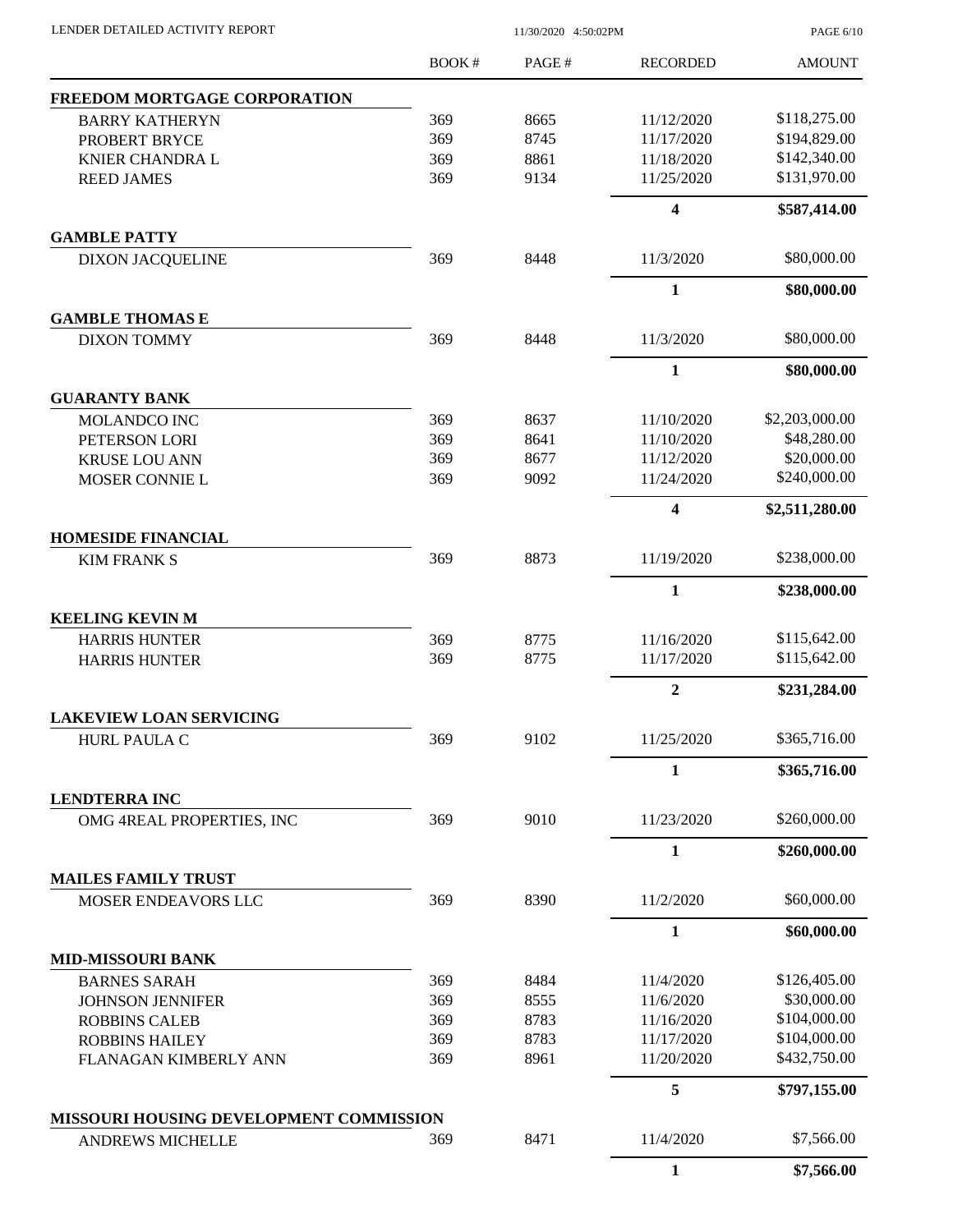PAGE 7/10

|                                                      | BOOK#      | PAGE#        | <b>RECORDED</b>          | <b>AMOUNT</b>               |
|------------------------------------------------------|------------|--------------|--------------------------|-----------------------------|
| <b>MORTGAGE HOUSE INCORPORATED</b>                   |            |              |                          |                             |
| <b>CUMMINS TONYAL</b>                                | 369        | 8609         | 11/9/2020                | \$200,000.00                |
|                                                      |            |              | 1                        | \$200,000.00                |
| <b>MULTIPLI CREDIT UNION</b>                         |            |              |                          |                             |
| MIRACLE INVESTMENTS                                  | 369        | 8424         | 11/3/2020                | \$400,000.00                |
|                                                      |            |              | $\mathbf{1}$             | \$400,000.00                |
| <b>NEWREZ LLC</b>                                    |            |              |                          |                             |
| JOHNSON KATHLEAN A                                   | 369        | 8865         | 11/18/2020               | \$128,000.00                |
|                                                      |            |              | $\mathbf{1}$             | \$128,000.00                |
| <b>OAKSTAR BANK</b><br>DEM-CON INVESTMENTS LLC       | 369        | 8473         | 11/4/2020                | \$427,000.00                |
|                                                      |            |              |                          |                             |
|                                                      |            |              | 1                        | \$427,000.00                |
| <b>OLD MISSOURI BANK</b><br><b>BRAXTON PERRY</b>     | 369        | 8656         | 11/12/2020               | \$22,950.00                 |
|                                                      |            |              | $\mathbf{1}$             | \$22,950.00                 |
| PEOPLES BANK                                         |            |              |                          |                             |
| <b>MORTON KAYLA M</b>                                | 369        | 8382         | 11/2/2020                | \$234,600.00                |
| G3 INVESTMENTS, LLC                                  | 369        | 8564         | 11/6/2020                | \$468,000.00                |
|                                                      |            |              | $\overline{2}$           | \$702,600.00                |
| PEOPLES BANK OF SENECA                               |            |              |                          |                             |
| HENRY LAND AND CATTLE LLC                            | 369        | 8510         | 11/5/2020                | \$51,000.00                 |
| BELLE MAISON OF JOPLIN LLC                           | 369        | 8529         | 11/5/2020                | \$92,000.00                 |
| <b>WALLACE MEGAN L</b>                               | 369        | 8654         | 11/12/2020               | \$51,850.00                 |
| <b>EDGERTON STEPHANIE</b>                            | 369        | 8711         | 11/13/2020               | \$214,000.00                |
| <b>MARION KAREN LEE</b>                              | 369        | 8714         | 11/13/2020               | \$100,000.00                |
| <b>EDGERTON STEPHANIE</b>                            | 369        | 8715         | 11/13/2020               | \$24,000.00                 |
| DOUGLAS MARLON C                                     | 369        | 8878         | 11/19/2020               | \$168,800.00                |
| DOUGLAS MARLON C                                     | 369        | 8906         | 11/19/2020               | \$21,240.00                 |
| RHOADES JAMES L                                      | 369        | 8907         | 11/19/2020               | \$96,400.00                 |
| HILSABECK CYNTHIA D                                  | 369        | 8981         | 11/20/2020               | \$388,000.00                |
| HILSABECK CYNTHIA D<br><b>SHEAR CHRISTINA</b>        | 369<br>369 | 8982<br>9070 | 11/20/2020<br>11/24/2020 | \$72,750.00<br>\$102,000.00 |
|                                                      |            |              | 12                       | \$1,382,040.00              |
| PETERS INVESTMENTS LLC                               |            |              |                          |                             |
| MOSER ENDEAVORS LLC                                  | 369        | 9126         | 11/25/2020               | \$200,000.00                |
|                                                      |            |              | $\mathbf{1}$             | \$200,000.00                |
| <b>PRIMELENDING</b>                                  |            |              |                          |                             |
| <b>KASTLER JAMES P</b>                               | 369        | 9093         | 11/24/2020               | \$173,500.00                |
|                                                      |            |              | $\mathbf{1}$             | \$173,500.00                |
| PROPSPERITY HOME MORTGAGE LLC<br><b>ELLIS BARBRA</b> | 369        | 8488         | 11/4/2020                | \$127,500.00                |
|                                                      |            |              | $\mathbf{1}$             | \$127,500.00                |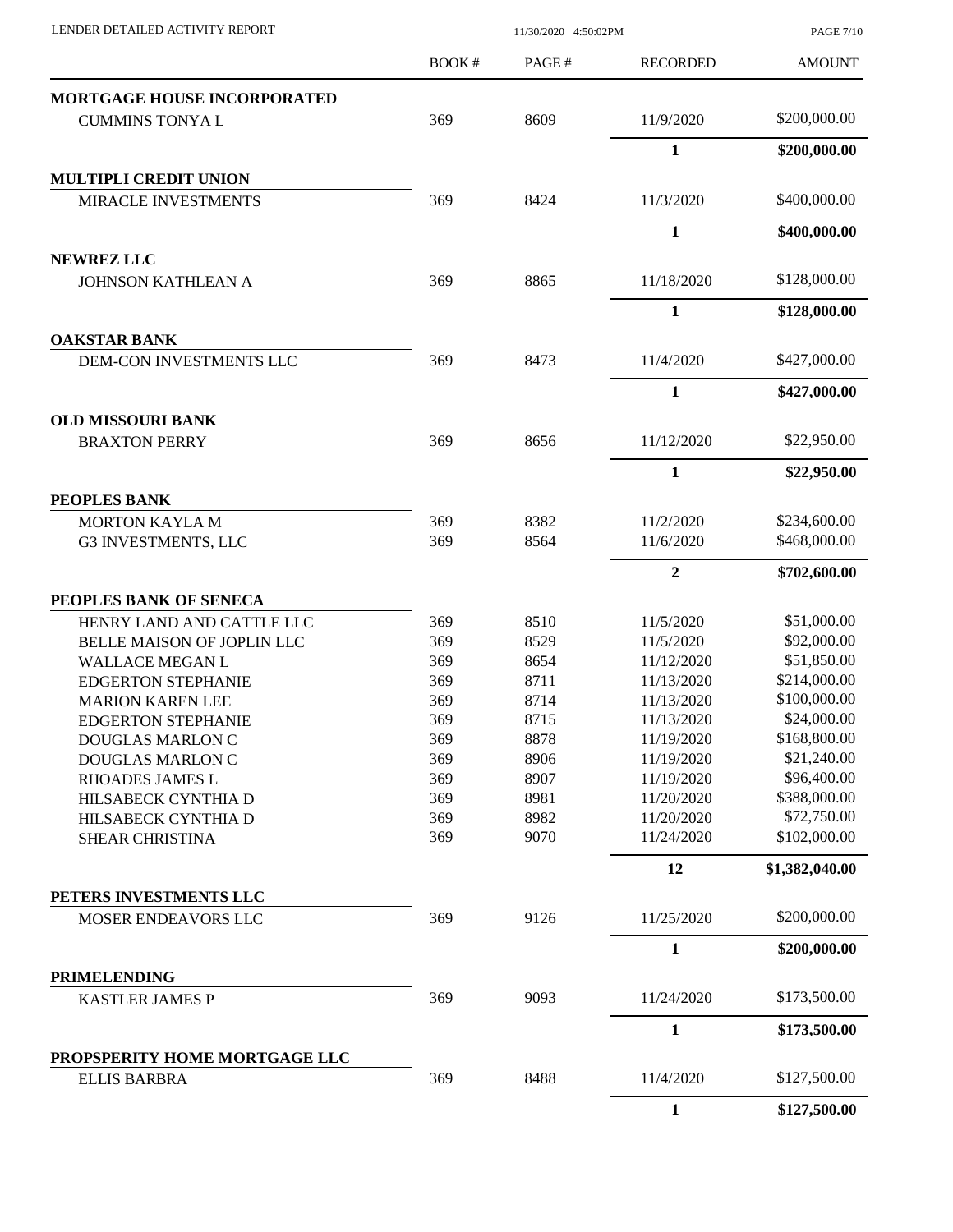| LENDER DETAILED ACTIVITY REPORT |  |
|---------------------------------|--|
|                                 |  |

LENDER DETAILED ACTIVITY REPORT 11/30/2020 4:50:02PM

PAGE 8/10

|                                            | BOOK# | PAGE# | <b>RECORDED</b> | <b>AMOUNT</b> |
|--------------------------------------------|-------|-------|-----------------|---------------|
| <b>QUICKEN LOANS</b>                       |       |       |                 |               |
| <b>MATNEY DANIEL</b>                       | 369   | 8360  | 11/2/2020       | \$75,000.00   |
| THOMAS GEORGIA F                           | 369   | 8361  | 11/2/2020       | \$124,400.00  |
| <b>BOWMAN JILL A</b>                       | 369   | 8659  | 11/12/2020      | \$89,800.00   |
| <b>ENGBERG FREDDIE RICO P</b>              | 369   | 8693  | 11/13/2020      | \$110,000.00  |
| <b>WILD CHARLES S</b>                      | 369   | 8915  | 11/19/2020      | \$106,370.00  |
| <b>ROTHFUS DENI</b>                        | 369   | 9164  | 11/30/2020      | \$120,000.00  |
|                                            |       |       | 6               | \$625,570.00  |
| <b>SECRETARY OF HOUSING</b>                |       |       |                 |               |
| <b>WATSON CANDI R</b>                      | 369   | 8362  | 11/2/2020       | \$3,052.08    |
|                                            |       |       | $\mathbf{1}$    | \$3,052.08    |
| <b>SECURITY BANK OF SOUTHWEST MISSOURI</b> |       |       |                 |               |
| <b>ALLEN RODNEY A</b>                      | 369   | 8784  | 11/16/2020      | \$150,000.00  |
| <b>ALLEN JESSICA</b>                       | 369   | 8784  | 11/17/2020      | \$150,000.00  |
|                                            |       |       | $\overline{2}$  | \$300,000.00  |
| <b>SERVION</b>                             |       |       |                 |               |
| <b>WHIPPLE STEVEN J</b>                    | 369   | 8765  | 11/17/2020      | \$70,500.00   |
|                                            |       |       | $\mathbf{1}$    | \$70,500.00   |
| <b>SERVION INC</b>                         |       |       |                 |               |
| <b>WHIPPLE STEVEN J</b>                    | 369   | 8765  | 11/16/2020      | \$70,500.00   |
|                                            |       |       | 1               | \$70,500.00   |
| <b>SOUTHERN BANK</b>                       |       |       |                 |               |
| <b>MAJOR DEBRA A TRUST</b>                 | 369   | 8854  | 11/18/2020      | \$510,400.00  |
|                                            |       |       | 1               | \$510,400.00  |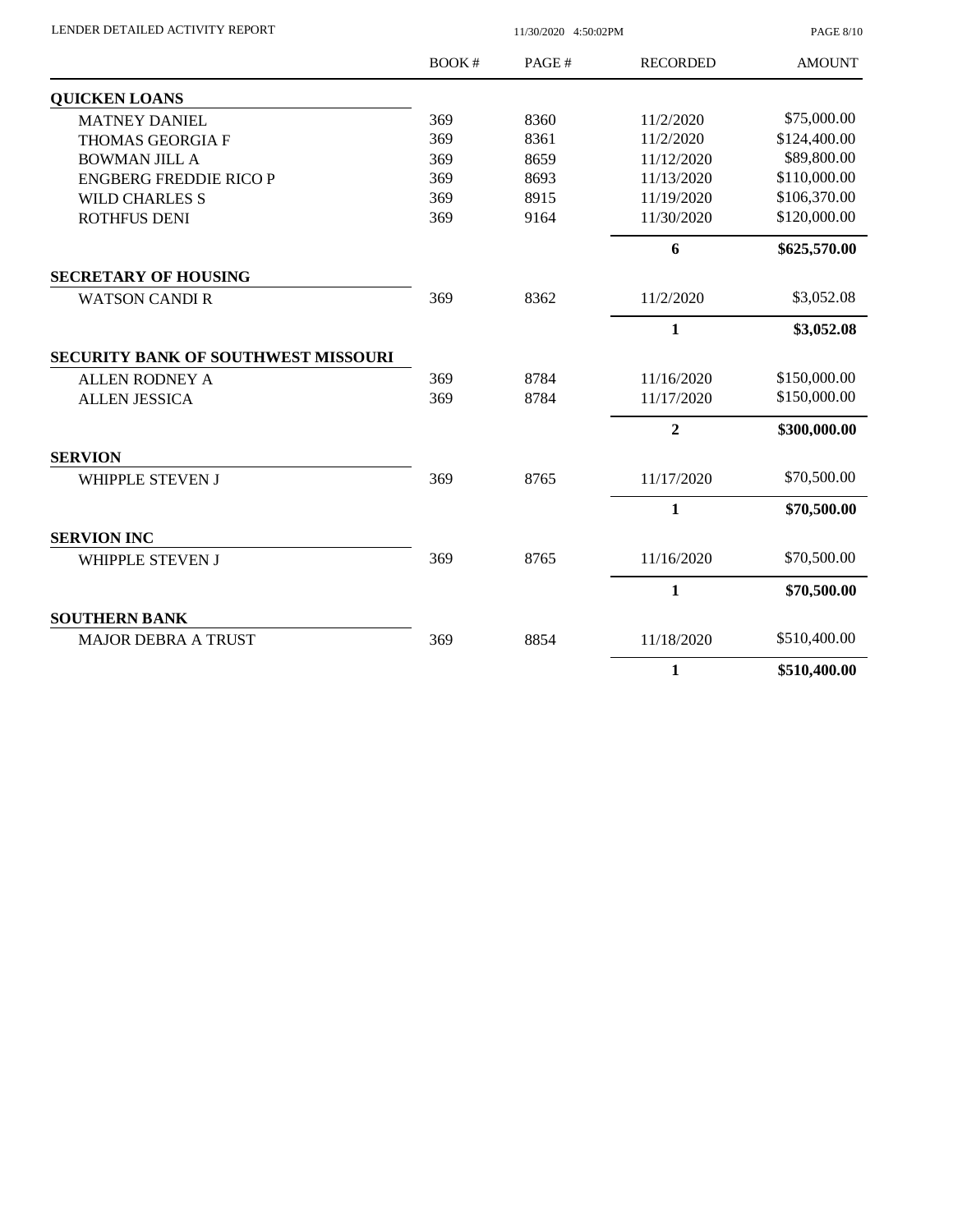PAGE 9/10

|                                            | BOOK# | PAGE# | <b>RECORDED</b>  | <b>AMOUNT</b>  |
|--------------------------------------------|-------|-------|------------------|----------------|
| <b>SOUTHWEST MISSOURI BANK</b>             |       |       |                  |                |
| <b>CHILDERS ANN M</b>                      | 369   | 8369  | 11/2/2020        | \$50,000.00    |
| <b>COSS KIMBERLY</b>                       | 369   | 8370  | 11/2/2020        | \$100,800.00   |
| PACKER DARRELL N                           | 369   | 8422  | 11/2/2020        | \$181,600.00   |
| <b>FAUSTIN THELMA JUDIT</b>                | 369   | 8453  | 11/3/2020        | \$555,000.00   |
| <b>REEVES DAVID M</b>                      | 369   | 8523  | 11/5/2020        | \$272,000.00   |
| <b>WESTON KRISTI K TRUST</b>               | 369   | 8596  | 11/9/2020        | \$190,000.00   |
| <b>SARGENT DEAN W</b>                      | 369   | 8597  | 11/9/2020        | \$100,000.00   |
| <b>MARKLEY PATRICIA A</b>                  | 369   | 8634  | 11/10/2020       | \$160,000.00   |
| <b>RAINEY DAVID</b>                        | 369   | 8638  | 11/10/2020       | \$140,000.00   |
| <b>CARR JONATHAN</b>                       | 369   | 8650  | 11/10/2020       | \$148,550.00   |
| <b>WOOD RACHAEL</b>                        | 369   | 8673  | 11/12/2020       | \$72,250.00    |
| <b>ERICKSON LAVON MAE</b>                  | 369   | 8686  | 11/12/2020       | \$15,000.00    |
| SANCHEZ ALEJANDRA MALDONADO                | 369   | 8698  | 11/13/2020       | \$116,400.00   |
| <b>JOHNSON AMANDA</b>                      | 369   | 8699  | 11/13/2020       | \$35,000.00    |
| <b>BENNETT ZACHARY</b>                     | 369   | 8701  | 11/13/2020       | \$35,500.00    |
| <b>BAKER JAIMIE L</b>                      | 369   | 8726  | 11/13/2020       | \$57,500.00    |
| STASTMY THOMAS J                           | 369   | 8747  | 11/16/2020       | \$159,000.00   |
| STASTNY THOMAS J                           | 369   | 8747  | 11/17/2020       | \$159,000.00   |
| <b>MCNEELEY JONATHAN</b>                   | 369   | 8969  | 11/20/2020       | \$24,290.00    |
| YOST TAMARA D                              | 369   | 8970  | 11/20/2020       | \$65,000.00    |
| FUNDERBURGH TOSHA                          | 369   | 8972  | 11/20/2020       | \$10,000.00    |
| RIESENMY MICHELLE M                        | 369   | 8978  | 11/20/2020       | \$74,000.00    |
| <b>CRESON MARY BETH</b>                    | 369   | 9124  | 11/25/2020       | \$115,000.00   |
| HASSOUN NARJES BOU                         | 369   | 9136  | 11/25/2020       | \$117,000.00   |
| <b>COOK JONATHON K</b>                     | 369   | 9140  | 11/25/2020       | \$240,000.00   |
|                                            |       |       | 25               | \$3,192,890.00 |
| <b>SPICER LLLP</b>                         |       |       |                  |                |
| <b>BALES MICHELLE L</b>                    | 369   | 8684  | 11/12/2020       | \$270,000.00   |
|                                            |       |       | $\mathbf{1}$     | \$270,000.00   |
| THE CORNERSTONE BANK<br>HINOJOSA ELIZABETH | 369   | 8600  | 11/9/2020        | \$120,000.00   |
|                                            |       |       | 1                | \$120,000.00   |
| <b>TOWNE MORTGAGE</b>                      |       |       |                  |                |
| <b>EHRHART ANNETTE J</b>                   | 369   | 8605  | 11/9/2020        | \$159,550.00   |
| <b>RITTER CALE</b>                         | 369   | 8952  | 11/20/2020       | \$273,750.00   |
|                                            |       |       | $\boldsymbol{2}$ | \$433,300.00   |
| TRI STAR PROPERTIES LLC                    |       |       |                  |                |
| 6 PACK MO & KS LLC                         | 369   | 8644  | 11/10/2020       | \$3,176,095.45 |
|                                            |       |       | $\mathbf{1}$     | \$3,176,095.45 |
| <b>USBANK</b>                              |       |       |                  |                |
| <b>CALTON CHYENNE</b>                      | 369   | 8491  | 11/4/2020        | \$180,000.00   |
| SANDERS REBECCA A                          | 369   | 8632  | 11/10/2020       | \$831,207.00   |
| <b>SOULE MELANIE</b>                       | 369   | 8694  | 11/13/2020       | \$95,000.00    |
| TIMOSCHENKO YURI N                         | 369   | 8875  | 11/19/2020       | \$132,000.00   |
| <b>SEARS DANIEL M</b>                      | 369   | 9142  | 11/25/2020       | \$379,050.00   |
| <b>CHURCHIN ANNE C</b>                     | 369   | 9151  | 11/30/2020       | \$306,100.00   |
|                                            |       |       | 6                | \$1,923,357.00 |